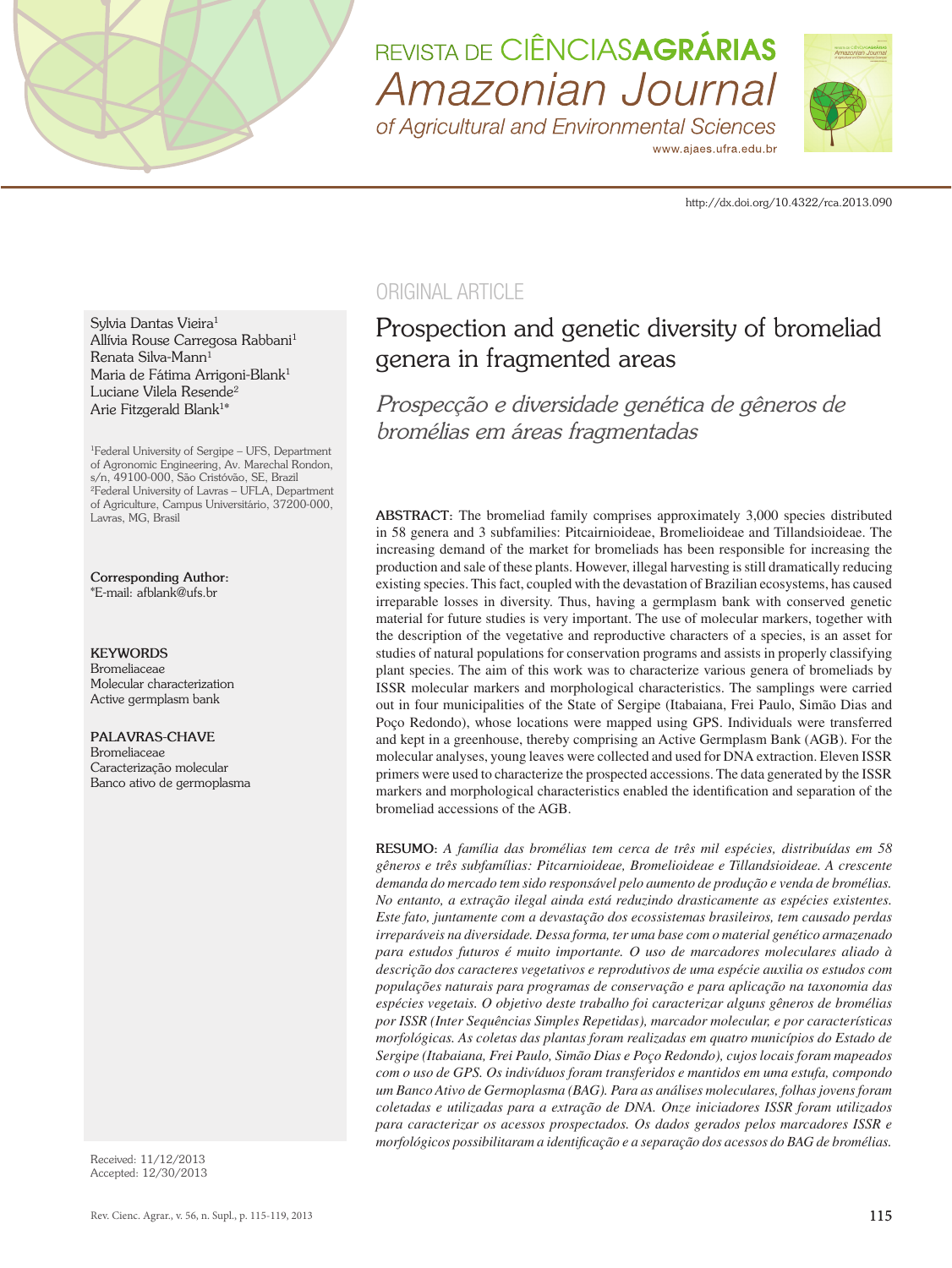## **1 Introduction**

Bromeliads are plants of the Bromeliaceae family, which contains approximately 60 genera and 3,170 species (LUTHER, 2006). According to Nunes (1997), Pitcairnioideae, Tillandsioideae and Bromelioideae are the three subfamilies that represent the Bromeliaceae family. The subfamilies are divided according to the floral characteristics and the morphology of fruits and seeds. Bromeliads are perennial plants that possess a wide variety of forms, colors and sizes. They occur preferentially in tropical areas, extending from North America to South America, with one species occurring in Africa (BENZING, LUTHER; BENNETT, 2000).

The Atlantic Forest is one of the major centers of diversity of the Bromeliaceae family. It is also one of the biomes with the highest rate of destruction on the planet (HERINGER; MONTENEGRO, 2000), causing the fragmentation of native populations. Such a scenario has contributed to the loss of genetic diversity of several species. In concert with this, the Bromeliaceae family is widely used in ornamentation and landscape projects due to the diversity of colors of its inflorescence and its ability to remain showy for weeks, as well as for the beauty of its leaves. The combination of habitat destruction and harvesting for domestic use has resulted in a decline in natural populations and the loss of a great part of its genetic material.

Molecular tools are an asset for studies of natural populations for conservation programs (HAMRICK; GODT, 1989). One example of a useful molecular tool are the ISSR markers, which are valuable in studies of genetic mapping, population genetics and marker-assisted selection in plant breeding and feed (LACERDA; ACEDO; LEMOS-FILHO, 2001; PINHEIRO et al., 2012.). These markers are low in cost and provide an unlimited number of polymorphic fragments, covering almost the entire genome (FERREIRA; GRATTAPAGLIA, 1998; BERTONI et al., 2010.).

Information generated about the vegetative and reproductive characteristics enables better characterization of species, which has applications both in taxonomy and in conservation programs.

The aim of this work was to characterize various genera of bromeliads by ISSR molecular markers and their morphological characteristics.

## **2 Materials and Methods**

The prospection and germplasm collection were carried out from August 2011 to February 2012 in four municipalities (Poço Redondo, Frei Paulo, Simão Dias and Itabaiana) of Sergipe State (Figure 1).



**Figure 1.** Map of the Sergipe State identifying prospected locations (http://7a12.ibge.gov.br/images/7a12/estados//sergipe.pdf).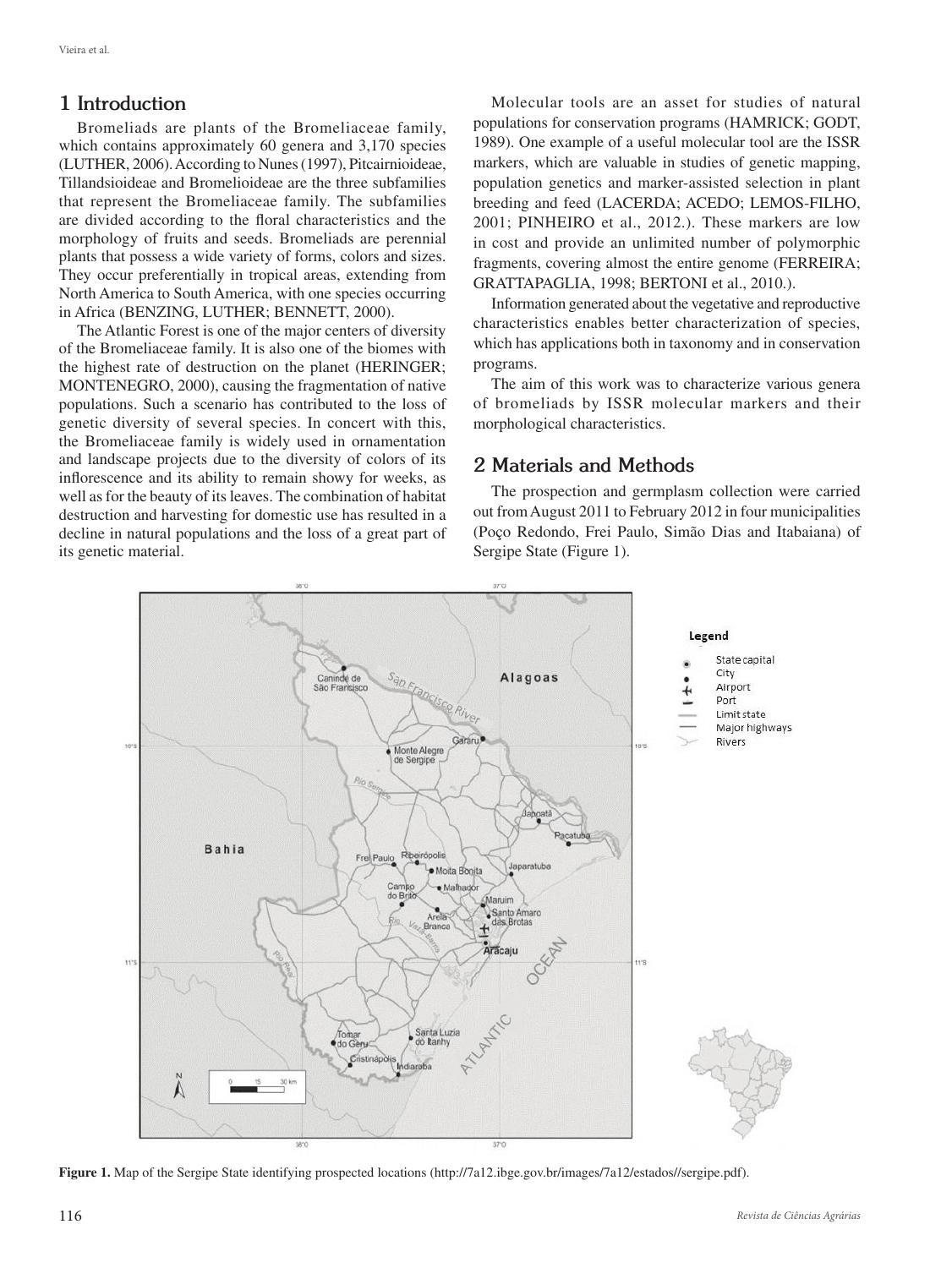The plants found in the expeditions were geo-referenced with a Global Positioning System (GPS, Garmin).

Seeds were collected when present in the prospected individuals and were then coded and used to create an Active Germplasm Bank (AGB) in a greenhouse at the Department of Agronomic Engineering, Universidade Federal de Sergipe (UFS). The substrate used was earthworm castings + coconut coir (1:1), and the size of the vessels was chosen according to the size of the individuals.

Species identification was performed in the herbarium (ASE) of the Universidade Federal de Sergipe (UFS), which is located in the Department of Biology of the Federal University of Sergipe. The parameters used to identify the species were primarily the leaf structures, such as the position of the prickles, the presence or absence of hair, the insertion of the sheath and characteristics of the inflorescence.

For genomic DNA extraction, the method of Doyle and Doyle (1991) was used. Analyses of Inter Simple Repeated Sequences (ISSR) were performed at the Central Laboratory of Seeds of the Universidade Federal de Lavras (UFLA). Eleven primers were used (Table 1). The total volume of the reaction was 12 μL containing 2 μL of the genomic DNA solution and 2 µL of each primer, together with a mixture composed of sterilized ultrapure water, 1X buffer [ $1.5 \text{ mM MgCl}_2$ ,  $100 \text{ mM}$ MgSO<sub>4</sub>, 100 mM KCl, 80 mM (NH<sub>2</sub>.2SO<sub>4</sub>), 100 mM Tris-HCl] (NeoTaq), 0.6 µL dNTPs (10 mM) and Taq polymerase (5 U.  $\mu$ L<sup>-1</sup>). Next, the material was amplified in a thermocycler (Axygen). To visualize the fragments, amplification products were submitted to horizontal electrophoresis at a voltage of 100 V for 2 h and 30 min in a 1.5% agarose gel.

The electrophoretic profile of each ISSR primer gel was transformed into a binary matrix, with the presence of a fragment represented by 1, and the absence represented by 0. These binary data were used to estimate the similarities.

#### **3 Results and Discussion**

A total of 34 subsamples of prospected bromeliads were found in the municipalities of Poço Redondo (01), Frei Paulo (06), Simão Dias (08) and Itabaiana (19) in the Sergipe State. It was possible to form an AGB with the accessions. In total, three genera divided into two subfamilies were identified at the Herbarium (ASE) of the Universidade Federal de Sergipe (Table 1).

The characteristics used by Dr. Graça Wanderley, Dr. Gardene Maria Sousa and Dr. Ana Paula de Nascimento to identify species are listed according to the related subfamily (Table 2).

A total of 370 DNA fragments were generated using 11 primers (Table 3), all polymorphic. Primer 842 produced the greatest number of fragments (50), and the ISSR 808 primer was the least productive (21).

In the clustering based on the multivariate analysis (PCA; Figure 2), the first two principal coordinates explain 24.64% of the total variability, and explaining 80% of the variance required 2.32 of the 0.78 detected eigenvalues. The variance explained by F1 and F2 was below 50%, but the results confirmed the differences between genera. The accession I\_Amultiflora1 grouped with the accessions I\_Amultiflora2 I\_Amultiflora3 (black group), as both belong to the same subfamily (Bromelioideae) and present similar morphological characteristics. The accession I\_Tpolistachia3 grouped with I\_Tpolistachia1 (green group), as well as I\_Vsp1 SD\_Vsp3 (red group), which were collected in different municipalities. I Tpolistacia4 grouped with I Tpolistachia2 (blue group), which belong to the same subfamily (Tillandsioideae) and present similar morphological characteristics. The accession FP\_Tpolistachia2 grouped with I\_Vsp3 FP\_Tpolistachia1 (yellow group), although these accessions belong to different species, *Tillandsia* and *Vriesea*, respectively (Figure 2).

This result can be explained by the literature, as the Tillandsioideae and Bromelioideae subfamilies have problems of circumscription of genera and species (BARFUSS et al., 2005). Despite the important contribution of many authors to the systematic classification of these two subfamilies (HORRES et al., 2000; BARFUSS et al., 2005), the systematic relationships remain very artificial within the family. Even after advances in the classification of subfamilies of Bromeliaceae, resulting in the formation of natural groups, the delimitation of genera has been widely discussed (GIVNISH et al., 2011), especially that of *Tillandsia*, which represents a paraphyletic genus.

|  |                                 |  | Table 1. Bromeliads identified by accessions. Municipality, subfamily, |  |
|--|---------------------------------|--|------------------------------------------------------------------------|--|
|  | genus and number of accessions. |  |                                                                        |  |

| Municipality | Subfamily            | Genus      | Number of<br>subjects |
|--------------|----------------------|------------|-----------------------|
|              | <b>Bromelioideae</b> | Aechemea   |                       |
| Itabaiana    | Tillandsioideae      | Vriesea    | 6                     |
|              | Tillandsioideae      | Tillandsia | 6                     |
|              | <b>Bromelioideae</b> | Aechemea   | 2                     |
| Simão Dias   | Tillandsioideae      | Vriesea    | 5                     |
|              | Tillandsioideae      | Tillandsia | 1                     |
| Poco Redondo | <b>Bromelioideae</b> | Aechemea   | 1                     |
| Frei Paulo   | Tillandsioideae      | Tillandsia | 6                     |

**Table 2.** Vegetative and reproductive characteristics of the subfamilies of Bromeliaceae.

| Subfamily            | Part of the<br>plant | Characteristic                |  |
|----------------------|----------------------|-------------------------------|--|
|                      | Ovary                | Infero                        |  |
|                      | Fruit                | <b>Bracteos</b>               |  |
| <b>Bromelioideae</b> | Seed                 | Naked                         |  |
|                      | Leaf                 | Serrated margins              |  |
|                      | Flower               | Sessile                       |  |
|                      | Ovary                | Supero                        |  |
|                      | Fruit                | Capsular dehiscent            |  |
| Tillandsioideae      | Seed                 | Plumose appendixes            |  |
|                      | Leaf                 | Presence of peltate trichomes |  |
|                      | Flower               | Trimera                       |  |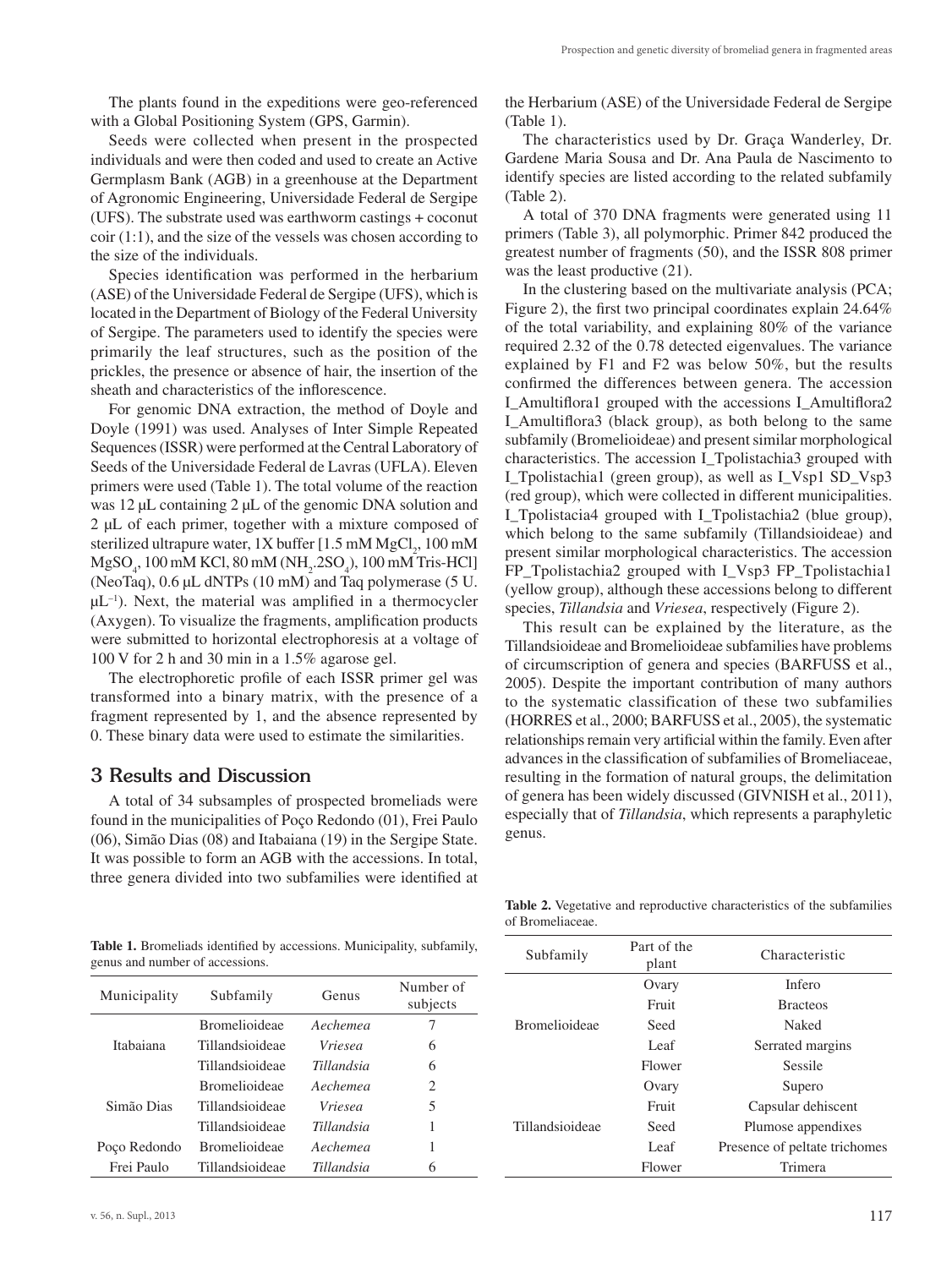| Primer | Sequence                | Number of bases | Number of polymorphic fragments |
|--------|-------------------------|-----------------|---------------------------------|
| 01     | ACA CAC ACA CAC ACA CT  | 17              | 26                              |
| 808    | AGA GAG AGA GAG AGA GC  | 17              | 21                              |
| 810    | GAG AGA GAG AGA GAG AT  | 17              | 23                              |
| 812    | GAG AGA GAG AGA GAG AA  | 17              | 29                              |
| 827    | ACA CAC ACA CAC ACA CG  | 17              | 32                              |
| 834    | AGA GAG AGA GAG AGA GYT | 19              | 46                              |
| 842    | GAG AGA GAG AGA GAG AYG | 19              | 50                              |
| 855    | ACA CAC ACA CAC ACA CYT | 19              | 33                              |
| 866    | CTC CTC CTC CTC CTC CTC | 18              | 27                              |
| 888    | BDB CAC ACA CAC ACA CA  | 23              | 40                              |
| 891    | HVH TGT GTG TGT GTG TG  | 23              | 43                              |
| Total  |                         |                 | 370                             |

**Table 3.** ISSR primers, base sequence and number of obtained polymorphic/total fragments.



Variables (axles F1 and F2: 24.64%)

**Figure 2.** Principal component analysis (PCA) of 34 accessions of the Active Germplasm Bank of bromeliads, through morphological and ISSR markers.